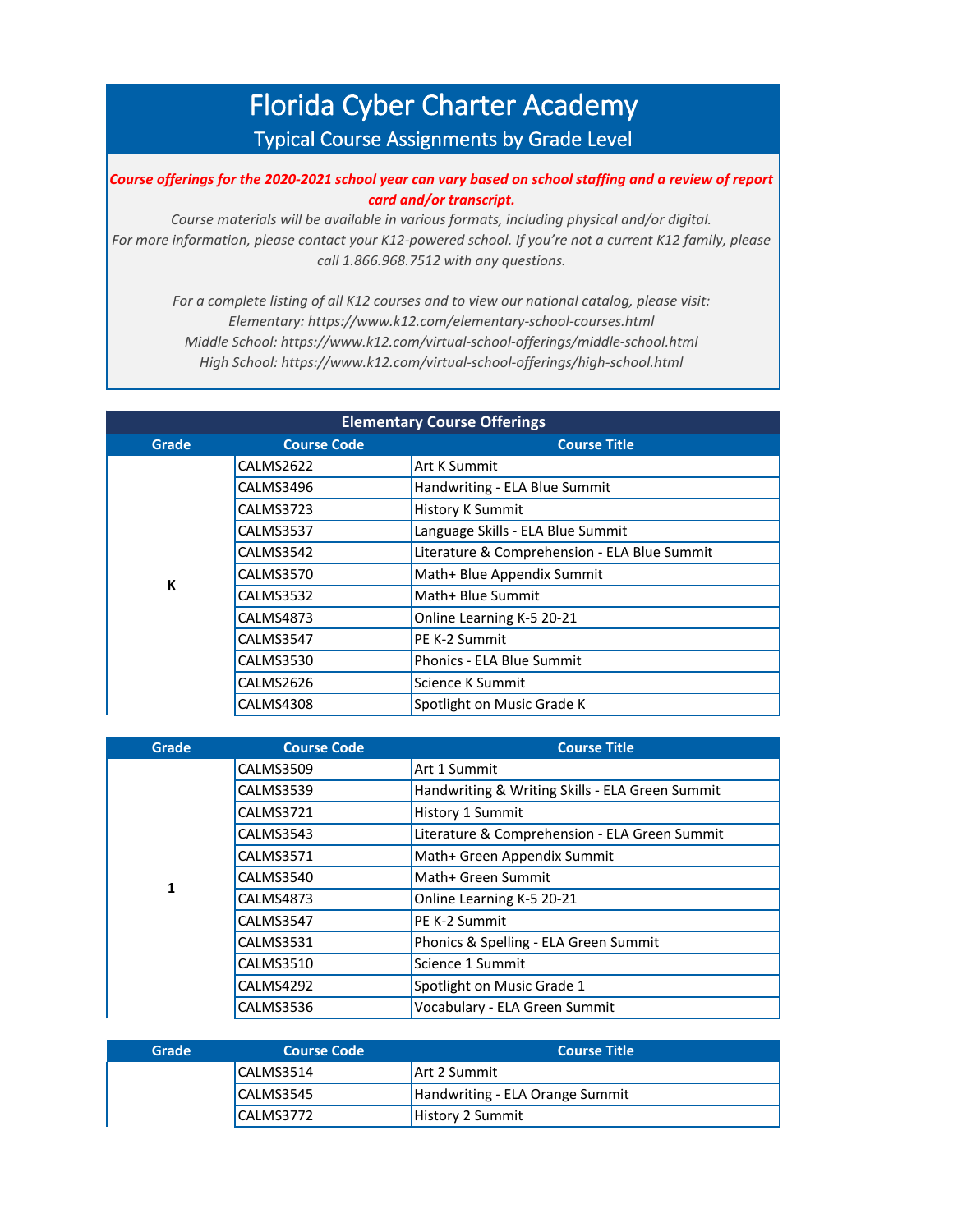|               | CALMS3541 | Literature & Comprehension - ELA Orange Summit |
|---------------|-----------|------------------------------------------------|
|               | CALMS3572 | Math+ Orange Appendix Summit                   |
|               | CALMS3529 | Math+ Orange Summit                            |
| $\mathfrak z$ | CALMS4873 | Online Learning K-5 20-21                      |
|               | CALMS3547 | PE K-2 Summit                                  |
|               | CALMS3527 | Science 2 Summit                               |
|               | CALMS3494 | Spelling - ELA Orange Summit                   |
|               | CALMS4293 | Spotlight on Music Grade 2                     |
|               | CALMS3544 | Vocabulary - ELA Orange Summit                 |
|               | CALMS3546 | Writing Skills - ELA Orange Summit             |

| Grade | <b>Course Code</b> | <b>Course Title</b>        |
|-------|--------------------|----------------------------|
|       | CALMS3526          | Art 3 Summit               |
|       | CALMS3648          | <b>ELA 3 Summit</b>        |
|       | CALMS3552          | Health 3 Summit            |
|       | CALMS3740          | History 3 Summit           |
| 3     | CALMS3610          | Math 3 Summit              |
|       | CALMS4873          | Online Learning K-5 20-21  |
|       | CALMS2621          | <b>PE 3 Summit</b>         |
|       | CALMS5145          | Science 3 Summit FL        |
|       | CALMS4295          | Spotlight on Music Grade 3 |

| Grade | <b>Course Code</b> | <b>Course Title</b>            |
|-------|--------------------|--------------------------------|
|       | CALMS3533          | Art 4 Summit                   |
|       | CALMS4957          | <b>ELA 4 Summit FL</b>         |
|       | <b>CALMS3553</b>   | <b>Health 4 Summit</b>         |
|       | <b>CALMS3767</b>   | History 4 Summit               |
| 4     | CALMS4972          | Math 4 Summit FL               |
|       | <b>CALMS4873</b>   | Online Learning K-5 20-21      |
|       | <b>CALMS3506</b>   | PE 4 Summit                    |
|       | <b>CALMS5155</b>   | Science 4 Summit FL            |
|       | CALMS4298          | Spotlight on Music Grade 4     |
|       | CALMS2416          | <b>State History Summit FL</b> |

| Grade | <b>Course Code</b> | <b>Course Title</b>           |
|-------|--------------------|-------------------------------|
|       | <b>CALMS3535</b>   | Early American Art Summit     |
|       | CALMS2629          | Early American History Summit |
|       | CALMS4967          | <b>ELA 5 Summit FL</b>        |
|       | CALMS3554          | <b>Health 5 Summit</b>        |
| 5     | CALMS4981          | Math 5 Summit FL              |
|       | CALMS4873          | Online Learning K-5 20-21     |
|       | CALMS3512          | PE 5 Summit                   |
|       | CALMS5120          | Science 5 Summit FL           |
|       | CALMS4302          | Spotlight on Music Grade 5    |

| Grade | <b>Course Code</b> | <b>Course Title</b>                            |
|-------|--------------------|------------------------------------------------|
|       | D-ART-07AV1-K      | <b>JART07A Summit Intermediate World Art I</b> |
|       | D-ART-07BV1-K      | <b>JART07B Summit Intermediate World Art I</b> |
|       | D-ENG-06AE3-KN     | <b>ENGO6AE3 Summit Language Arts 6</b>         |